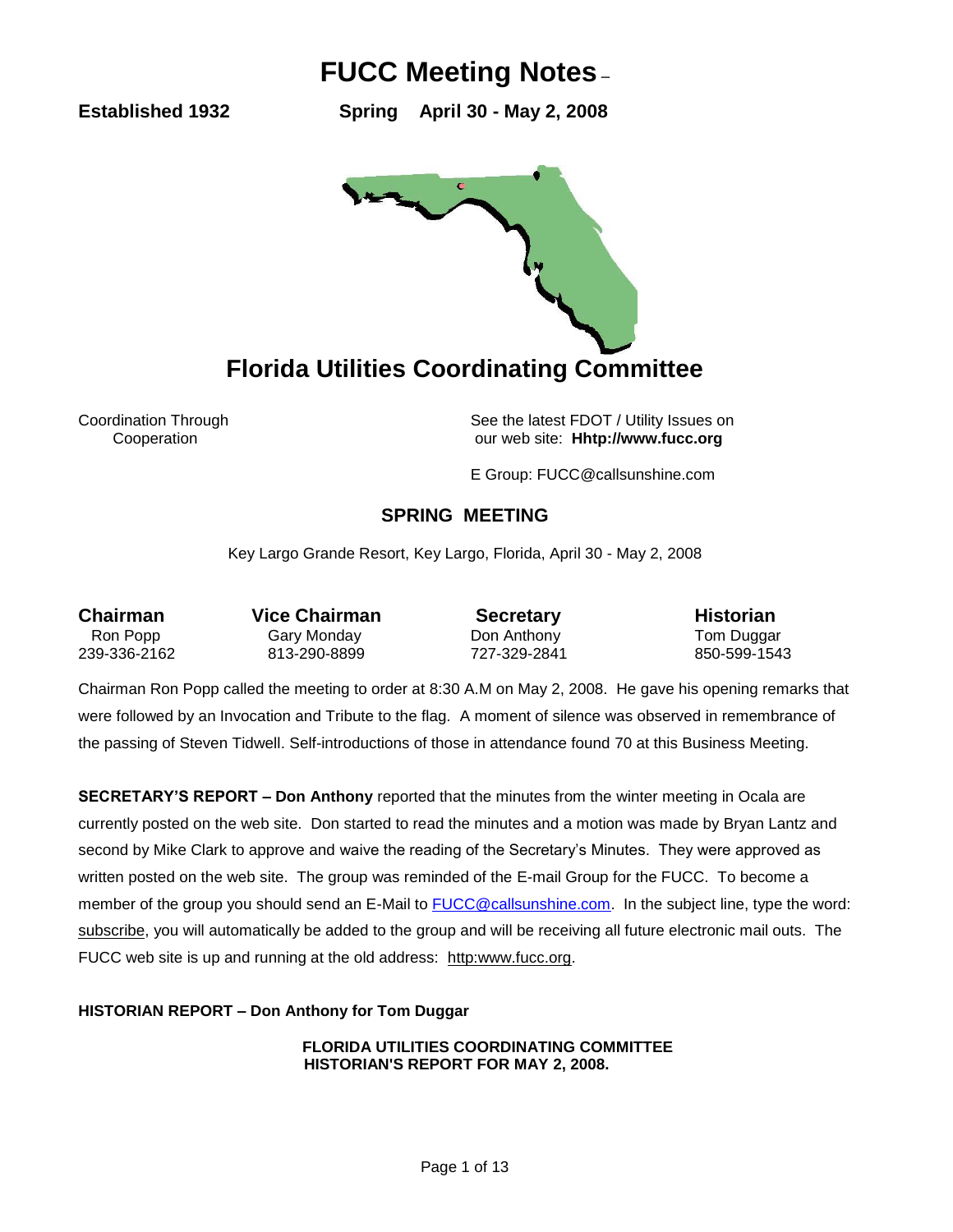FIFTY YEARS AGO – MAY 9, 1958, ROOSEVOLT HOTEL, JACKSONVILLE, FL. ATTENDANCE: TELEPHONE 13, POWER 13, FDOT 2, CITIES 4, RAILROAD 2, Fla. PSC 1. A TOTAL OF 35.

CHAIRMAN – J. R. Henderson, Winter Park Telephone Company SECRETARY – Homer Welch, Lee County Electric Co-op

Mr. Stan Warth of Southern Bell Telephone Company of Jacksonville, spoke on hazards and accidents which had occurred by differences in grounding practices. He cited five cases of such accounts, some fatal, occurring in the Bell System.

Florida Power Corporation member also spoke on this problem and he stated that his Company was in favor of bolting all grounds to its system ground.

Discussion followed and most in favor of the ideas in regard to a common grounding procedure.

Other discussion was around reported recent accident which was caused by a hazardous installation of TV antenna. It was the general opinion that a legislation or regulation of the installation of these TV antennas was badly needed but everyone felt it was going to take a considerable amount of education on the part of all concerned, before such legislation could be brought into existence.

A talk was given on Community antenna and closed circuit television.

### **TWENTY-FIVE YEARS AGO: MAY 6, 1983, Hilton Hotel, Tampa, Fl.**

ATTENDANCE: TELEPHONE 14, POWER 27, FDOT 14, GAS 4, COUNTIES 6, CITIES 4, ONE CALL CENTER 1, Consultants 5, Fla. PSC 1, CATV 5. A TOTAL OF 81.

CHAIRMAN – R.P. "Dick" Hall, PEOPLES GAS SYSTEM VICE CHAIRMAN – Tom Priest, Sebring Utilities Commission SECRETARY – J.L. "Jim" Dunning, Gulf Power Company

Members who attended that meeting that are still active in the FUCC are Dennis LaBelle, Ed Garcia, Rocky DePrimo, Walt Childs and Thomas Duggar.

DNR Utility Easement Fee – The proposal to charge utilities for easements to cross State owned submerged lands was scheduled as an agenda item for the May 17 meeting of the Governor and Cabinet. The Chairman also reported that DNR was considering alternative methods for setting the fees and in the length of the easement term.

The Chairman introduced the speaker from Resources, Inc who presented a program which discussed training methods and demonstrated computer simulation. Resource, Inc. is a privately held Company which provides a variety of outlet for a Company whishing to market training programs which have been developed for Company use.

Dade County Ordinance – There was general discussion of this ordinance which requires someone to stand by outside a manhole at all times a worker is in the manhole. The outside person is required to have communications facilities and be trained in first aid. It was stated that Senate Bill 538 proposes to impose similar requirements on a State-wide bases.

### **Treasurers Report- Joe Nero for Vinnie La Vallette (not in Attendance)**

| Beginning Balance as of 2/29/08                         | -465.22      |
|---------------------------------------------------------|--------------|
| Deposits made since 2/29/08 (including bank correction) | \$ 23.562.22 |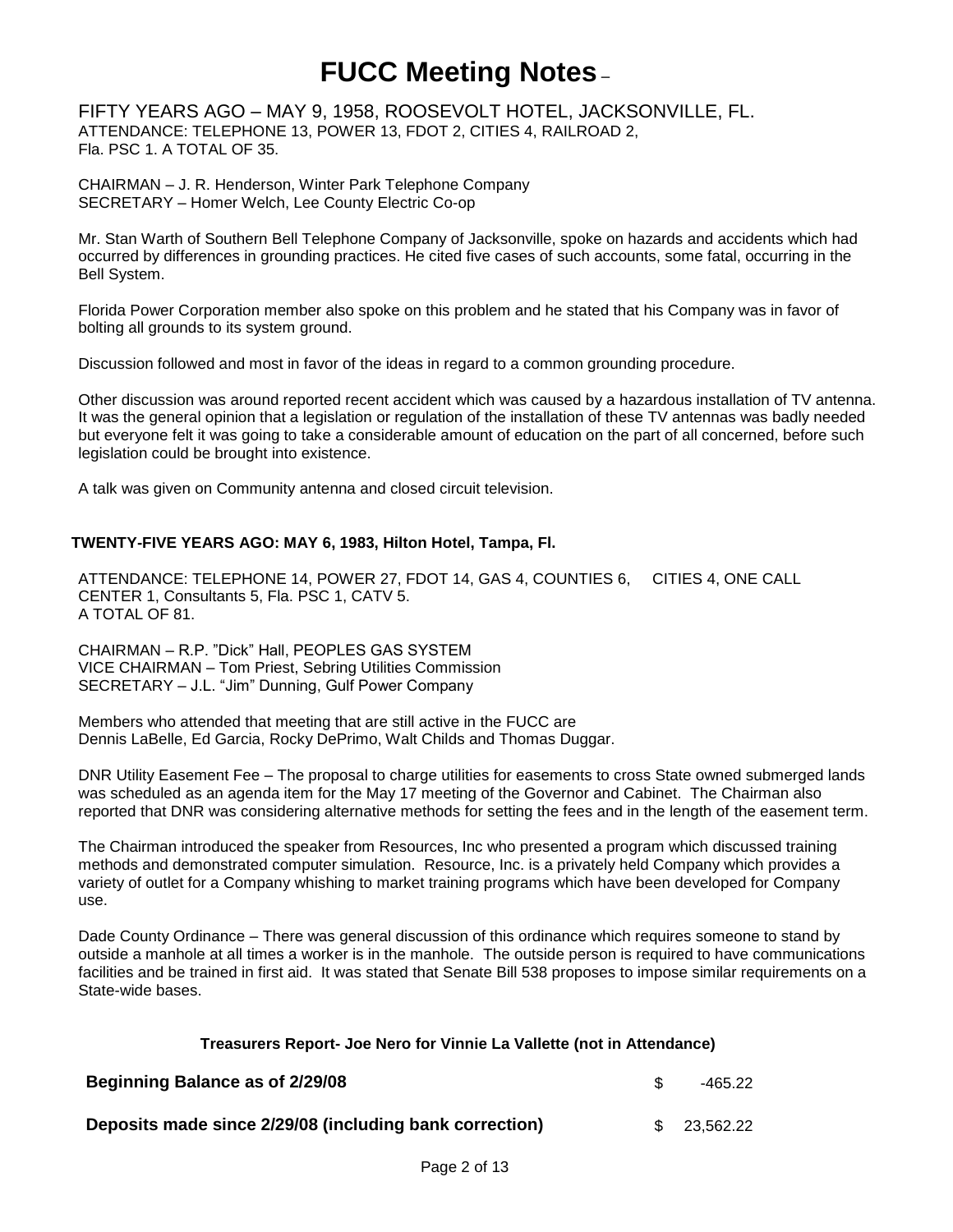| <b>Income</b>                                      |                                  |                         |                |          |                            |
|----------------------------------------------------|----------------------------------|-------------------------|----------------|----------|----------------------------|
| Pre-Registration By Credit Card (@ \$50 each)      |                                  | 61                      | \$             | 3,050.00 |                            |
| Pre-Registration By Check (@ \$50 each)            |                                  | 3                       | \$             | 150.00   |                            |
| On-Site Registration (@ \$60 each)<br>10           |                                  | \$                      | 600.00         |          |                            |
| Workshop Only (@ \$30 each)<br>0                   |                                  | \$                      | 0.00           |          |                            |
| Pre-Registration (4 mtgs) (@ \$0 each)<br>13       |                                  | \$                      | 0.00           |          |                            |
| Comps (@ \$0 each)                                 |                                  | $\overline{\mathbf{4}}$ | $\mathfrak{S}$ | 0.00     |                            |
| <b>Total Attendance</b>                            |                                  | 91                      |                |          |                            |
| Booth Rental (@ \$250 each)<br>Sponsorship Monies: |                                  | $\overline{7}$          | \$             | 1,750.00 |                            |
|                                                    | <b>GAI Consultants</b>           |                         | \$             | 1,500.00 | (Included in depoit above) |
|                                                    | Progress Energy                  |                         | \$             | 1,000.00 | (Included in depoit above) |
|                                                    | Southeastern Surveying & Mapping |                         | \$             | 250.00   |                            |
|                                                    |                                  |                         |                |          | \$<br>5,800.00             |
| <b>Expenses</b>                                    |                                  |                         |                |          |                            |
| Acteva Fees (@ \$3.07 each)                        |                                  | 61                      | \$             | 187.27   |                            |
| Credit Card Fees (@ \$1.30 each)                   |                                  | 61                      | \$             | 79.30    |                            |
| <b>Hotel Fee</b>                                   |                                  |                         | \$             | 5,146.90 |                            |
| Door Prizes                                        |                                  |                         | \$             | 79.95    |                            |
| <b>Bank Fees</b>                                   |                                  |                         | \$             | 25.00    |                            |
| Hospitality                                        |                                  |                         | \$             | 346.15   | Estimate                   |
| Gratuity                                           |                                  |                         | \$             | 40.00    |                            |
| <b>Meeting Planner Fee</b>                         |                                  |                         | \$             | 1,985.00 |                            |
|                                                    |                                  |                         |                |          | \$<br>7,889.57             |
|                                                    |                                  |                         |                |          |                            |
| <b>Ending Balance</b>                              |                                  |                         |                |          | \$<br>21,007.43            |
|                                                    |                                  |                         |                |          |                            |

Prepared by: Vinnie LaVallette 06/13/08

It is very important to the FUCC that everyone resister via ACTEVA. Search word is "FUCC." When you reach the site, there will be fours selections. If you have prepaid, please use the appropriate selection, there is No Charge, only the registration. With this electronic registrations, the Committee can plan for the meals and breaks at each meeting. Vinnie also suggested that anyone having trouble with the web site can simply send her a check for registration.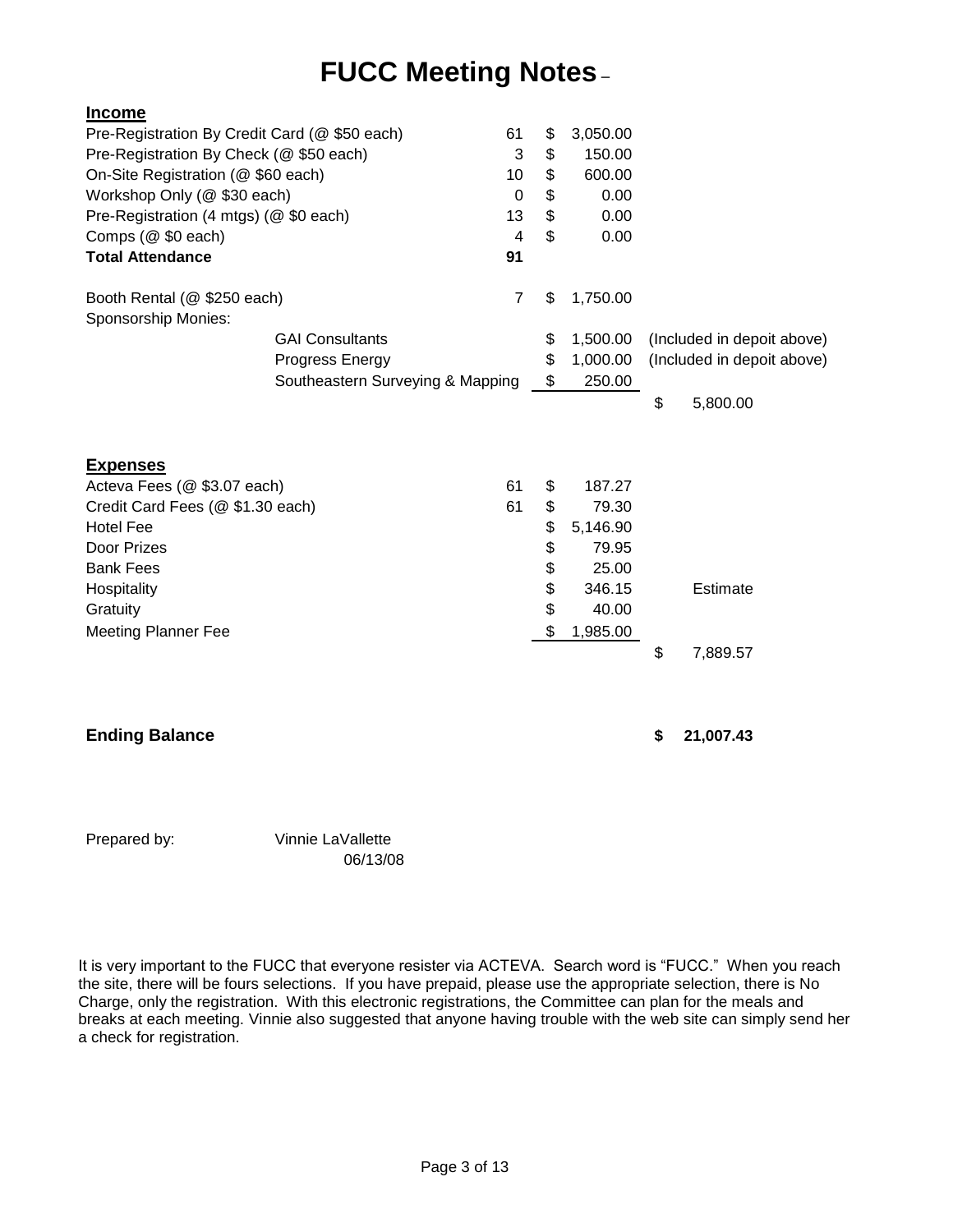

**Annual membership meeting, director elections held May 15, 2008**. See what SSOCOF has been doing to further damage prevention in Florida. If you're interested in serving on SSOCOF's Board of Directors, submit a letter of support from your employer. A sample letter is available underneath the *Board of Directors* link at [www.callsunshine.com](http://www.callsunshine.com/)

**Golf tournament scheduled for May 16, 2008 at Victoria Hills Country Club in DeLand**. Play in Sunshine State One Call's annual golf tournament or sponsor the event and gain recognition! Visit [www.callsunshine.com](http://www.callsunshine.com/) for registration form.

**ITE allows online design tickets and canceling tickets**. ITE users are now able to able to request design tickets and cancel their tickets online. To learn more about these new features, look at our ITE User's Manual posted at the following link: [www.callsunshine.com/ssocof/excavator/iteman12.pdf](http://www.callsunshine.com/ssocof/excavator/iteman12.pdf)

**Positive response codes change.** SSOCOF's Board of Directors approved several changes in positive response codes and their definitions at the January and March Board meetings. New code 6a – Active facilities are present – the member has active facilities within the area described by the noticed demolition. Do not demolish until the member notifies you the site is clear. All codes will be effective May 3, 2008. A complete list of codes is posted on [www.callsunshine.com.](http://www.callsunshine.com/)

**New email lists provide timely technical updates.** SSOCOF has developed two email lists to keep you informed of mapping updates and technical issues with its systems. Members who subscribe to the map update list will receive notices and reminders of pending map updates as they become available. Subscribers to the technical email list will receive information on updates, upgrades, outages and any other situations that affect SSOCOF's process of taking and delivering tickets. These lists are for announcement purposes only.

**US Transportation Dept. urges nationwide compliance with underground facility damage prevention initiatives.** The U.S. Dept. of Transportation's Pipeline and Hazardous Materials Safety Administration (PHMSA) sent a letter to all U.S. Governors and Commissioners advocating an excavation damage prevention program to protect all buried facilities and the general public. The request was based on the Pipeline Inspection, Protection, Enforcement and Safety Act of 2006 (PIPES Act) which focuses on the need to improve statewide damage prevention programs through the adoption of nine elements. The National Association of Regulatory Utility Commissioners passed a resolution in February supporting the nine elements. Nationwide discussions continue on better defining the nine elements, importance of enforcement and damage prevention measurement efforts. Most importantly, it is not known how this will affect Florida.

**Virtual Private DIRT**. Reporting damages to underground facilities in Florida is easy with Virtual Private DIRT. Login to the system at [www.callsunshine.com.](http://www.callsunshine.com/) Your information is confidential. SSOCOF may use generic statistics to evaluate existing or create new damage prevention programs.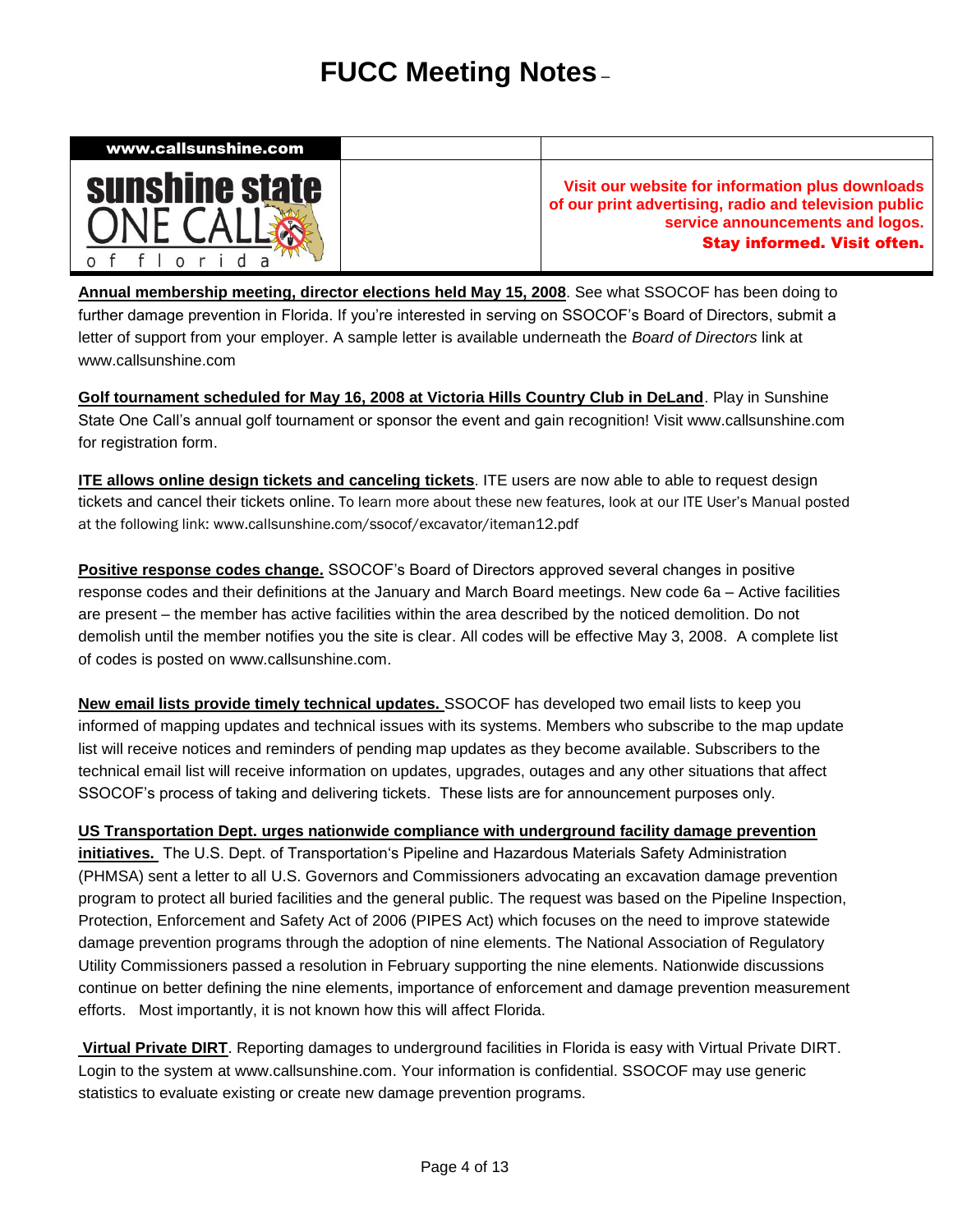#### Call Center Statistics

- 1.262,006 total tickets 6-1-07 through 3-31-08.
- Mar 2008 ticket volume down 14% from Mar 2007, down 14% for fiscal year to date, up 1% from last month.
- Outgoing transmissions down 12% from 3/07, down 19% for fiscal year to date, up 2% from last month.
- 65% tickets on ITE; 35% by phone.
- 809 primary members
- 206 associate members

Receive *unearthed*, the bi-monthly e-newsletter covering timely damage prevention information. Enroll today. Send an email to [ssocof@callsunshine.com](mailto:ssocof@callsunshine.com) with SUBSCRIBE in the subject line. View back issues on our website.



### **FLORIDA DEPARTMENT OF TRANSPORTATION DISTRICT REPORTS**

#### **District One – Jerrold Witt - PBSJ**, For Walt Childs

District One Utilities has sent out e-mails to the local Utility Group Chairs to set up a Steering Committee meeting. Only one response to date. District One is looking to have an early fall Liaison meeting. District One continues to have monthly Local Group meetings in 6 of the 12 counties. The 5 year work schedule is handed out and local issues are discussed.

#### **District Two – Vince Camp** – No Report

#### **District Three** – **John Murphy – GAI Consultants,** for Jeremy Cushing, District Utility Engineer.

Mr. Jeremy Cushing, P.E., is the new District 3 Utility Engineer. The District 3 Utility Liaison Conference was held April 15, 2008 in Chipley at the Washington County Agricultural Center with 147 in attendance. Mr. Tom Bane gave a presentation on the Utility Accommodations Manual. District Secretary Larry Kelley gave the FDOT update and Production Engineer Regina Battles gave the FDOT 5 year work plan update. Mr. Luc Bergevin of Mueller Canada gave a power point presentation of their adjustable manhole product. FDEP and the Army Corps each gave an update. We had a presentation on Utility Permitting Best Practices from FDOT Maintenance and Mr. Roger Dixon of Cox Communications. Mr. Brad Martin of Sunshine One Call gave the Sunshine One Call update and Mr. Jim Allen of TBE did a presentation on Utility Design Survey Coordination. Lunch followed and the conference was adjorned.

#### **District Four** – **Tim Brock, District Utility/Value Engineer**

District Four continues to provide our 5 year production book separated into Counties of Broward, Palm Beach, Martin, St. Lucie, and Indian River for your use to locate specific projects by County. We have responded by email to requests of "How to Read the Production Book" to all of those on the District IV Utility Distribution List. We also sent a survey to the same distribution list. The survey will be used to improve our Production Book delivery as well as your use of it to help with the Utility Permit process. I have requested that anyone who would like to be on the District IV distribution list to please send me an e-mail request or provide me your business card and I will add you on. Finally, I want to let everyone know that I broadcast to the entire distribution list as Blind Copy (BCC). This allows you to respond and only I will see the response. You will also not have to view the entire "To" list. I am always looking for feedback to improve our relationship. My e-mail is [tim.brock@dot.state.fl.us.](mailto:tim.brock@dot.state.fl.us)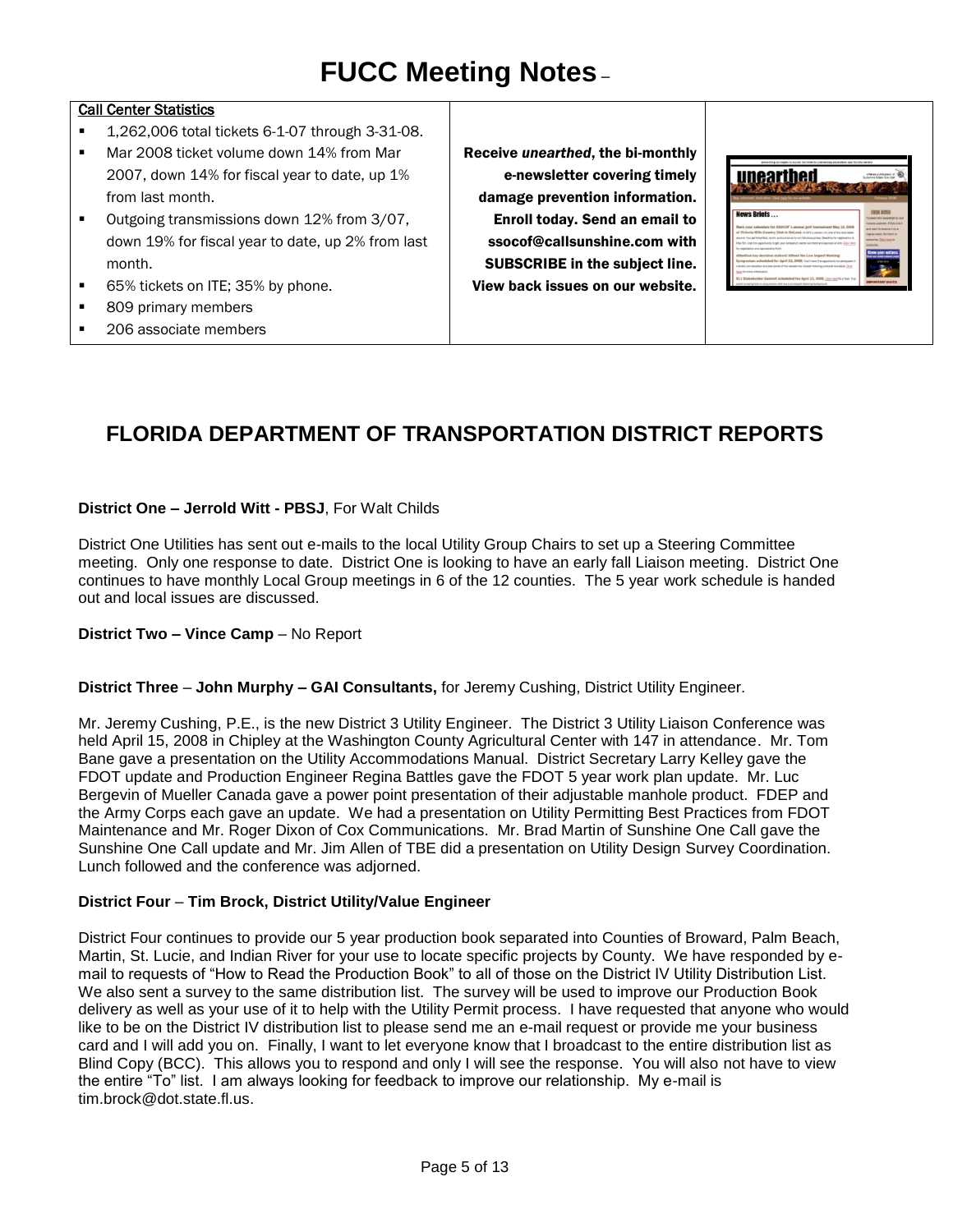#### **District Five – Gary Bass,** 386-943-5254

Commuter Rail Utility Contacts. Rail work, double tracking – 16 miles D/B RFP in final draft. Station sites – 6 in design, contact now.

I-4 on hold @ 50%, awaiting funding.

The 2008 District V Annual Utility Liaison will be held at the Radisson Resort at the Port in Cape Canaveral, Fl. On June 18<sup>th</sup>.

If you have new contact information, please contact Marisa Westberry at Marisa.westberry@dot.state.fl.us.

### **District Six – No report given**

#### **District Seven** – **David Summers, PBS&J,** for Sally Prescott

The District VII Spring Liaison Conference was held April 4th at the Pebble Creek Country Club in Northeast Tampa, with over 120 attending with presentations from the Tampa Bay Area Rapid Transit Authority (TBARTA) and the Hillsborough County Emergency Management.

The fall Liaison Conference will be held in Late September at a site to be determined.

Our local Utility groups continue to meet monthly throughout the District and have a joint trench task team and a "to scale "task team established.

**TURNPIKE ENTERPRISE DISTRICT** – James G. Kervin, Turnpike Utility Engineer **Spring 2008 update**

## **FLORIDA'S TURNPIKE ENTERPRISE PROJECT UPDATE**

*Below is an update of some of the major projects under development at the Turnpike Enterprise.*

**FPID 406096-1:** This project will widen the HEFT in Dade County from 4 to 8 lanes from SW 117<sup>th</sup> Ave. to Kendall Drive, a distance of roughly 3 miles, with a reconfiguration of the existing SR 874 Interchange. Sixty percent plans are complete and utility coordination is underway. Plans production is scheduled for completion in mid 2009.

**FPID 406104-1 and 415905-1:** This project will add a new interchange at NW 74<sup>th</sup> Street and the HEFT in Miami-Dade County and include additional toll plaza lanes with Surpass Express Lanes at the existing Okeechobee Mainline Plaza. This project is under construction.

**FPIDs 406094-1 and 406097-1:** These projects will widen the southbound lanes of the Turnpike Mainline from 3 to 4 and 5 lanes in Broward County between Griffin Road and Atlantic Blvd. Approximately twelve miles of the Turnpike will be upgraded. Construction on both projects is underway. There is extensive utility involvement on both projects. Both projects will take three years to construct.

**FPIDs 406094-4 and 406097-4**: These projects will widen the northbound lanes of the Turnpike Mainline from 3 to 4 and 5 lanes in Broward County between Griffin Road and Atlantic Blvd. Approximately twelve miles of the Turnpike northbound lanes will be upgraded. Utility Coordination is complete and FPID 406097-4 is out for bid. FPID 406094-4 is being redesigned.

**FPID 406095-1 and 406095-4:** These two projects will widen the Turnpike mainline from six to eight lanes from the HEFT to Griffin Road in Broward County, a distance of approximately 6 miles. 100% plans are under review. Plans production is scheduled for completion in mid 2008.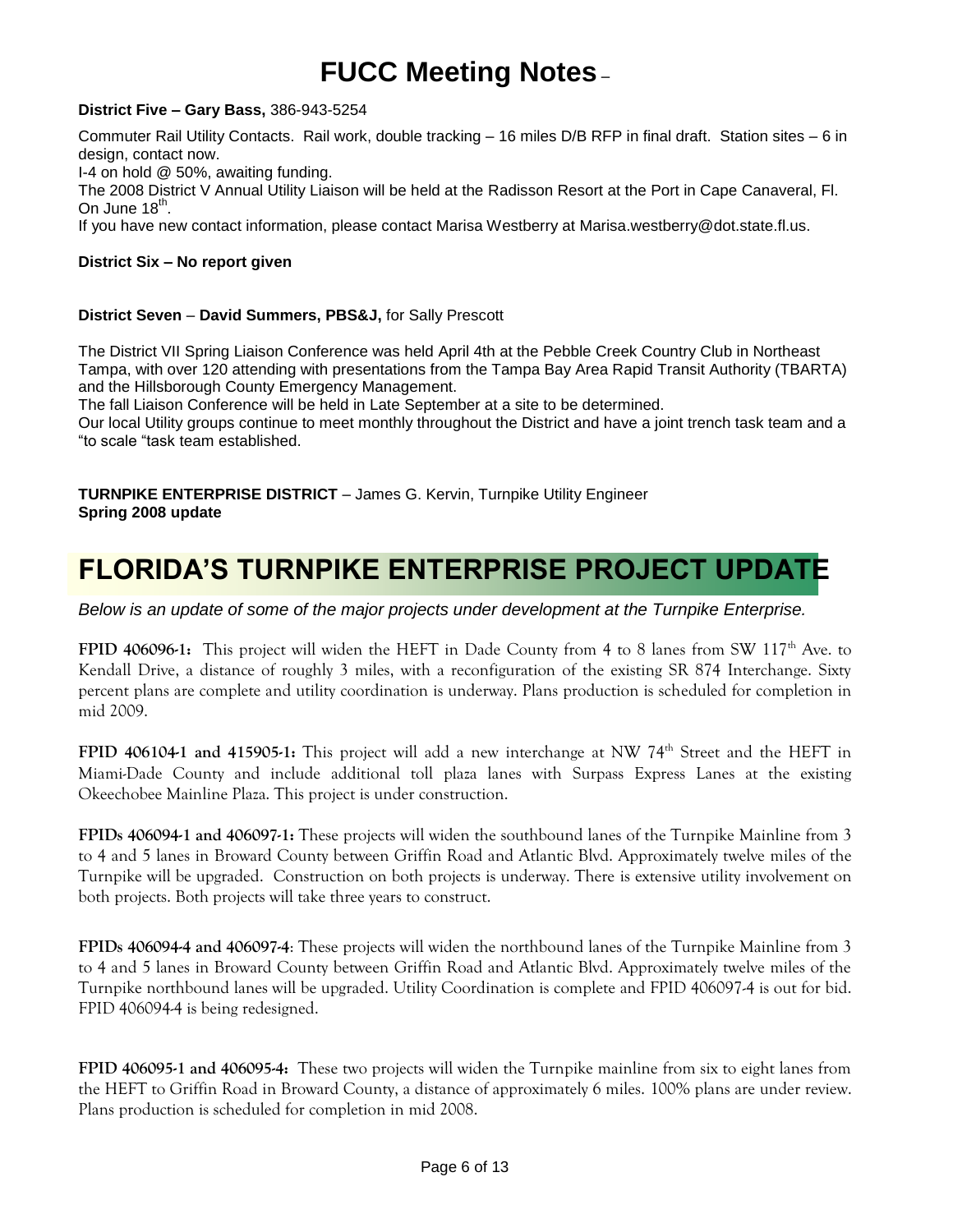**FPID 406147-1 and 406151-1:** These are Design/Build projects to widen the Sawgrass Expressway from 4 to 6 lanes between Atlantic Blvd and the Turnpike. Construction is underway with a completion schedule mid 2008.

**FPID 406150-1:** This project will widen the Turnpike mainline from 6 to 8 lanes in north Broward County. The project starts just south of Atlantic Boulevard and goes to the Palm Beach County line a distance of roughly 7 miles. Final design is underway. Major utility impacts are expected.

**FPID 420289-1 and 420289-6:** These are Design/Build projects to convert the existing Toll Plazas at Sunrise and Deerfield on the Sawgrass Expressway to express lanes. Construction is underway and is scheduled for completion in mid 2009.

**FPID 406144-1:** This project will widen the Turnpike Mainline in Palm Beach County from 4 to 8 lanes from Boynton Beach Blvd to Lake Worth Road. The project is roughly 7 miles in length. The project also includes the upgrade of the Lake Worth Road Interchange. Sixty percent plans are complete and utility coordination is underway.

**FPID 406143-1:** This project will widen the Turnpike Mainline from 4 to 8 lanes between Lake Worth Road and Okeechobee Blvd. The project is in the early stages of design.

**FPID 406090-1:** The existing Mainline Toll Plaza on the Beachline, SR 528, in Orange County will be upgraded with express lanes. Construction is underway.

**FPID 406091-1:** This project will widen the Turnpike Mainline in Orange County from 4 to 8 lanes from I-4 to SR528, a distance of approximately 6 miles. The project is under construction. Construction will be complete in 2008.

**FPID 406146-1:** This project will widen the Turnpike mainline from 4 to 8 lanes from Beulah Road to SR50 in Orange County. The project is roughly 4 miles in length. Ninety percent plans are complete and utility coordination is underway.

**FPID 406148-1:** This project will widen the Turnpike mainline from 4 to 8 lanes from I-4 to Gotha Road in Orange County. The project is roughly 4 miles in length. Construction is underway. A separate project to widen from Gotha Road to Beulah Road is also under construction.

**FPID 422330-1:** This project will widen the Beachline in Orange County from 4 to 6 lanes from the Turnpike Interchange to Boggy Creek Road. Construction is underway.

**FPID 405270-1:** The Turnpike is designing a new road corridor in Citrus County. The road will be an extension of the Suncoast Parkway. The Suncoast Parkway 2 project will extend the Parkway from US98 in Brooksville north to US19 (Approximately 27 miles). Design has begun on all segments.

James G. Kervin, Turnpike Utility Administrator/Project Manager Lawrence R. Hayduk, Turnpike Utility Manager Rodney Little, Turnpike Utility Coordinator Vince Krepps, Construction Utility Coordinator Nick Vitani, Utility Project Coordinator Kelly McKeel, Department Administrator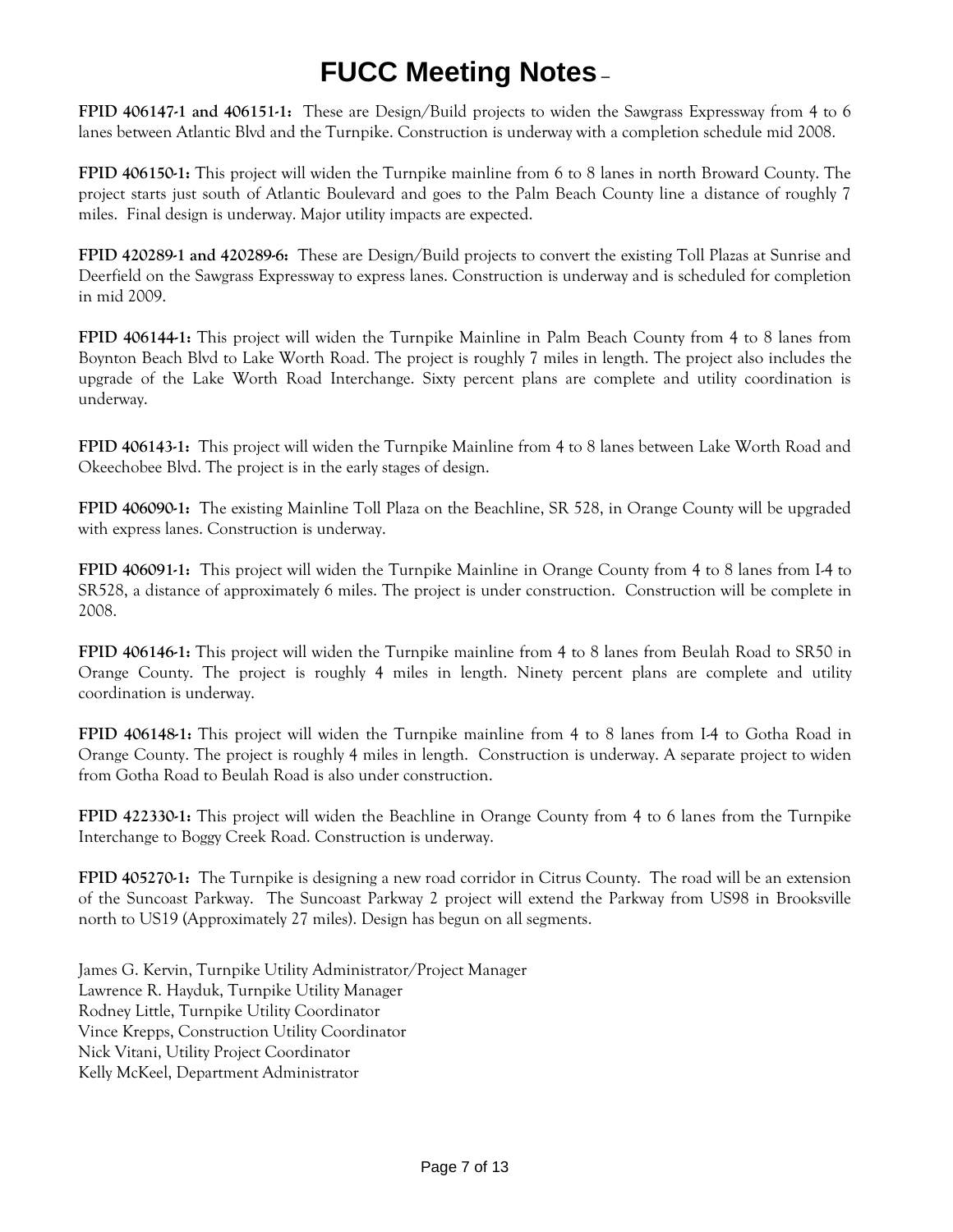### **CENTRAL OFFICE (C/O) Gordon Wheeler**

. There was no Central Office update.

Gordon Wheeler, PE Assistant State Utilities Engineer District 2 Area Design Engineer Florida DOT, Roadway Design Office 605 Suwannee St., Mail Stop 32 Tallahassee, FL 32399-0450 Voice: 850-414-4366 Fax: 850-414-5261

### **FUCC MEETING PRESENTATIONS Wednesday, April 30th .**

### **CSX Work and Permitting Requirements.**

**Marie Musfeldt – Director of Contracts,** gave some valuable information on submitting for a permit to work on CSX property. Permits are called contracts.

There will be a new form available on line on June 1<sup>st</sup>, 2008. It will be 1 form for both wireline and pipeline with guided instructions and specifications.

Timeframes for processing requests are an average of 60 days for standard aerial and jack & bore crossings. Directional bore requests and pipelines over 30" in diameter average 90 to 180 days for process.

Photographs of the work area help with the process. Any variation or omission of CSX specifications will result in an incomplete application and returned to the requestor. Timeframes will start over once the correct information is received.

**David Elder – Manager of Outside Services,** Provided details for scheduling work on CSX R/W. The form needed to proceed is available at csx.com. general, csx property, flagging. CSX has created a position to help the process. This position will validate your insurance and contract #, contact the Roadmaster to see if flagging is required, confirm billing information, finalize the construction schedule. All requests for a start date should be a minimum of 30 days. It is easier to schedule if not around a holiday.

Contact Flagging Coordinator – Shawn Schieler at 904-633-1513, Fax – 904-245-3692, or e-mail to [OP\\_request@csx.com.](mailto:OP_request@csx.com)

### **Thursday, May 1st .**

### **Hillsborough County Water Resourses Record Retrieval Process.**

Marcel Diaz, Dawn Ramos, and Barry Bettsack gave an informative and well received presentation on how the Hillsborough County Water Resourses department maintains their records. All non-secure departmental projects are put into a data base, known as HASP (Hillsborough Asbuilt Retrieval Program), for future reference. These records are available to utilities and consultants to use as they design projects. For anyone interested in a copy of their records or further information, please contact Marcel Diaz at 813-272-5977 or [diazm@hillsboroughcounty.org.](mailto:diazm@hillsboroughcounty.org)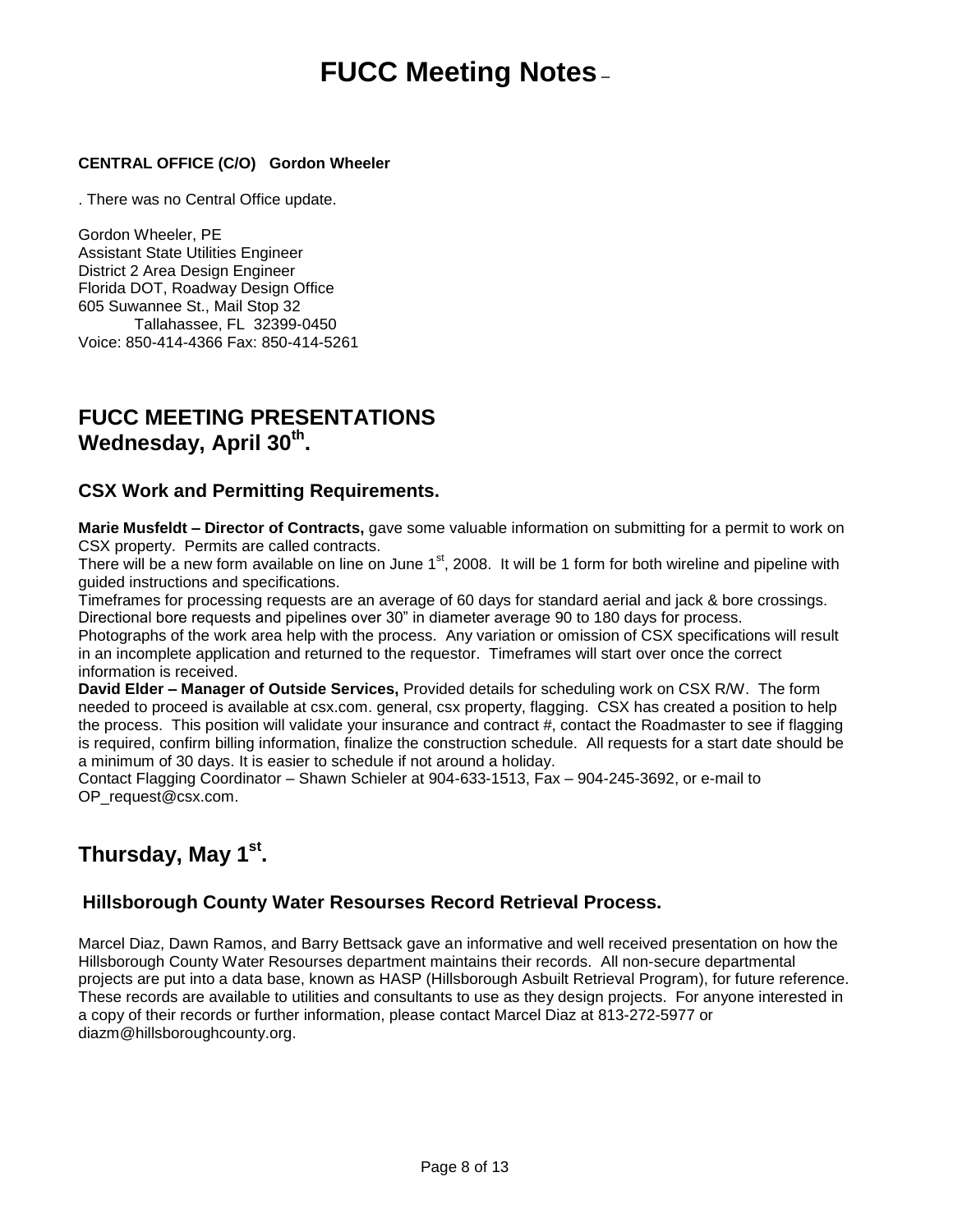### **Utility Accommodations Manual – "What is it and How to Use It".**

The FUCC – UAM sub committee gave a presentation on what is the Utility Accommodations Manual and where are items that I need. The core group of the sub committee took chapters of the manual and gave a brief summary of what each chapter contains. It was very informative and well received by the membership.

## **INTEREST GROUP REPORTS**

### **POWER INTEREST GROUP: T. K. Christie- Chair**

 **Topic:** FPL has 40 yr old facilities in a Water Management District ROW under a verbal permit and would like to storm harden the line. The WMD wants FPL to vacate the ROW and obtain a private easement for its facilities. FPL asked for input from the group.

**Resolution:** FPL will need to re-negotiate with the WMD.

 **Topic:** Progress Energy has for input from the group if any power companies have tried to bid out turn-key submarine cable projects.

**Resolution:** The group said no but it would be similar to a JPA. It may not be the least expensive but would coordination time.

- **Topic:** UAM Rewrite Dave Kuhlman gave a brief update and solicited that any FUCC member can join the UAM Subcommittee. Jim Lormann is taking comments & recommendations that will be sent to FUCC members for review and then submitted to FDOT for consideration.
- **Topic:** Street Lighting Progress Energy asked other power representatives what is their process for removing street lighting for construction activities while the road is open? Orange County has an intersection improvement project and their road contractor wants Progress Energy to remove lighting but Orange County will not provide a letter to us authorizing the removal.

**Resolution:** OUC asks the Governmental Agency (customer) to submit a request for lighting removals. Progress Energy will require the same.

- **Topic:** Vinnie LaVallette spoke about the design module she is working on for the Coordination Certification program and asked the group to send her material samples and/or photos that could aid in identifying power facilities.
- **Topic:** If a road project is worked in a different sequence than the UWS states, then the UAO can renegotiate a new UWS. A recommendation is to document all sides of the conversations & negotiations that occur during this process.
- **Topic:** ROW Clearing On a road project, if the governmental agency will be using the ROW being cleared, then they will clear the ROW but if they do not plan to utilize the portion of the ROW that needs clearing then the UAO will have to clear the ROW for relocation. A selective clearing agreement can be executed for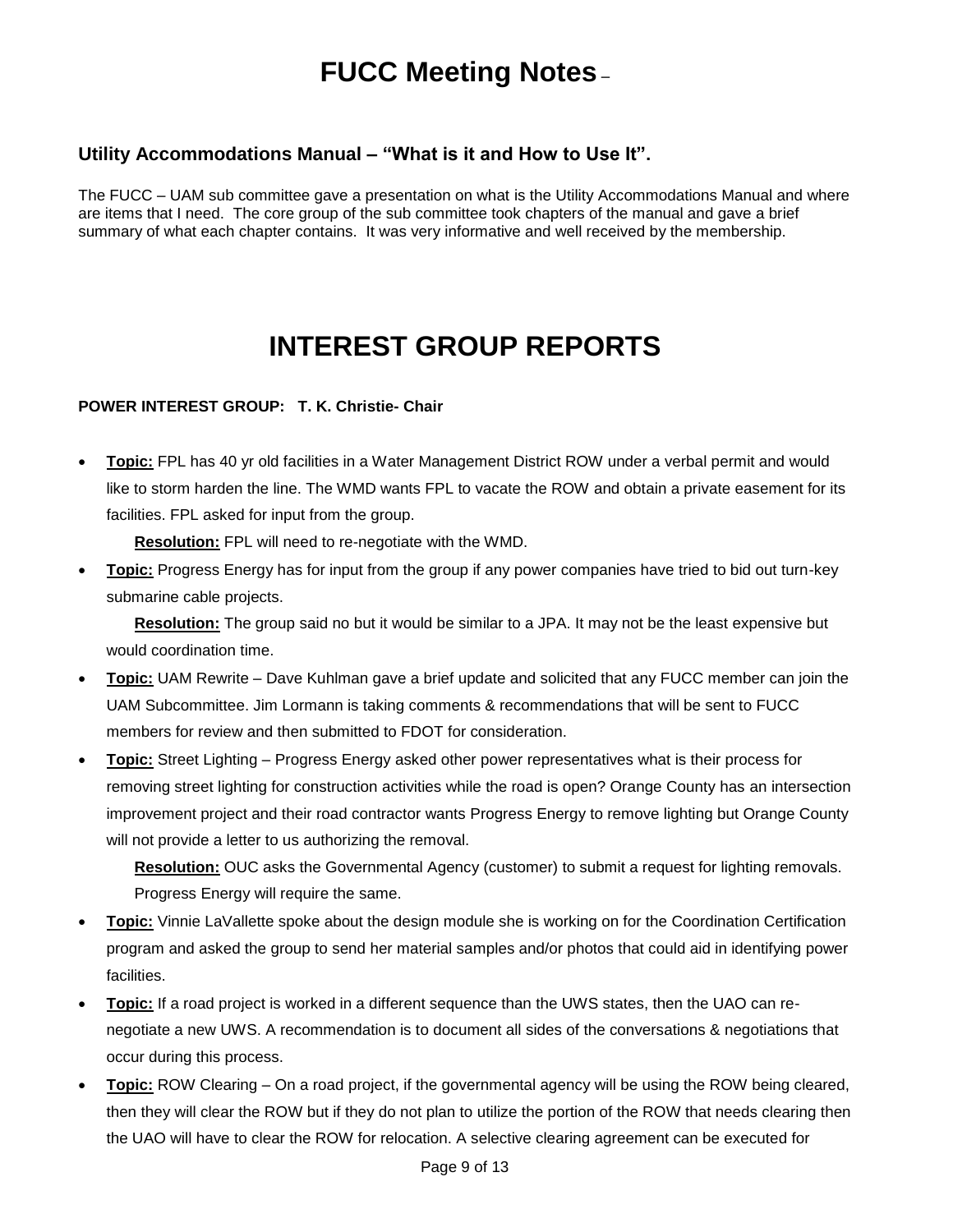reimbursement but will need to be done in advance of the project going to construction. Reimbursement will only occur in instances where the DOT would be clearing the ROW in the future anyway. OUC tries not to do advance clearing & grubbing because the UAO is responsible for maintaining the clearing (sod, mulch, slopes) until the road contractor takes over.

31 in Attendance

- $\circ$  19 Electric representatives
- $\circ$  5 DOT representatives
- o 1 Communications representatives
- $\circ$  4 Consultant representatives
	- 2 Other representatives

#### **TELECOMMUNICATIONS: Bryan Lantz – Vice-Chair for Bob Lowen, Chair**

The FUCC Telecommunications Group meeting was held May 1st, 2008, at the Key Largo Grande Resort in Key Largo, FL.

Chairman **Bob Lowen**, of AT&T, called the meeting to order with 17 people in attendance. He gave introductions and requested the group to think about a nomination for Secretary/Co-Chair as the current Secretary will become Chairman after the summer meeting.

Vinnie LaVallette made a request for pictures of vaults/manholes, material samples, power points, etc. for training purposes as they roll out the design module. She also noted that there will be a questionnaire sent to a variety of utility owners asking for unique design considerations during relocations.

Bob Lowen expressed some concern regarding CEI's and others not having a copy of work schedules on the job site. It was noted that district one scans and uploads their information which the contractor is required to print out. It was then determined that an FTP (File Transfer Protocol) site solution is necessary as a number of major companies IT managers restrict FTP access. It was noted by Gerald Whitt that an FTA (File Transfer Appliance) can be used instead of or in place of FTP. Bob Lowen to trial with Mr. Whitt and give results at the next meeting.

Regarding summer education at Marco Island, the joint venture in Dallas presentation speaker will be changing. Bob Lowen will keep everyone posted on this item.

There was a question posed by Mr. Lowen asking if anyone would like to see or resurrect a previous presentation of an educational workshop brought up to date, as there have been many good ones throughout the years. A number of new people in attendance have not yet seen these presentations. There was one request for a conflict resolution matrix presentation to be updated and to include what the utility is in conflict with.

Ron Popp brought up an issue of a City in Florida through imminent domain that is claiming ownership to existing easements and converting it to rights of way. There was considerable discussion and it was suggested that there be a presentation on rights of way and easements.

Bryan Lantz gave an update on the private developer cases that may have set precedent regarding utility relocation reimbursement.

Respectfully submitted,

Bryan Lantz Co-Chair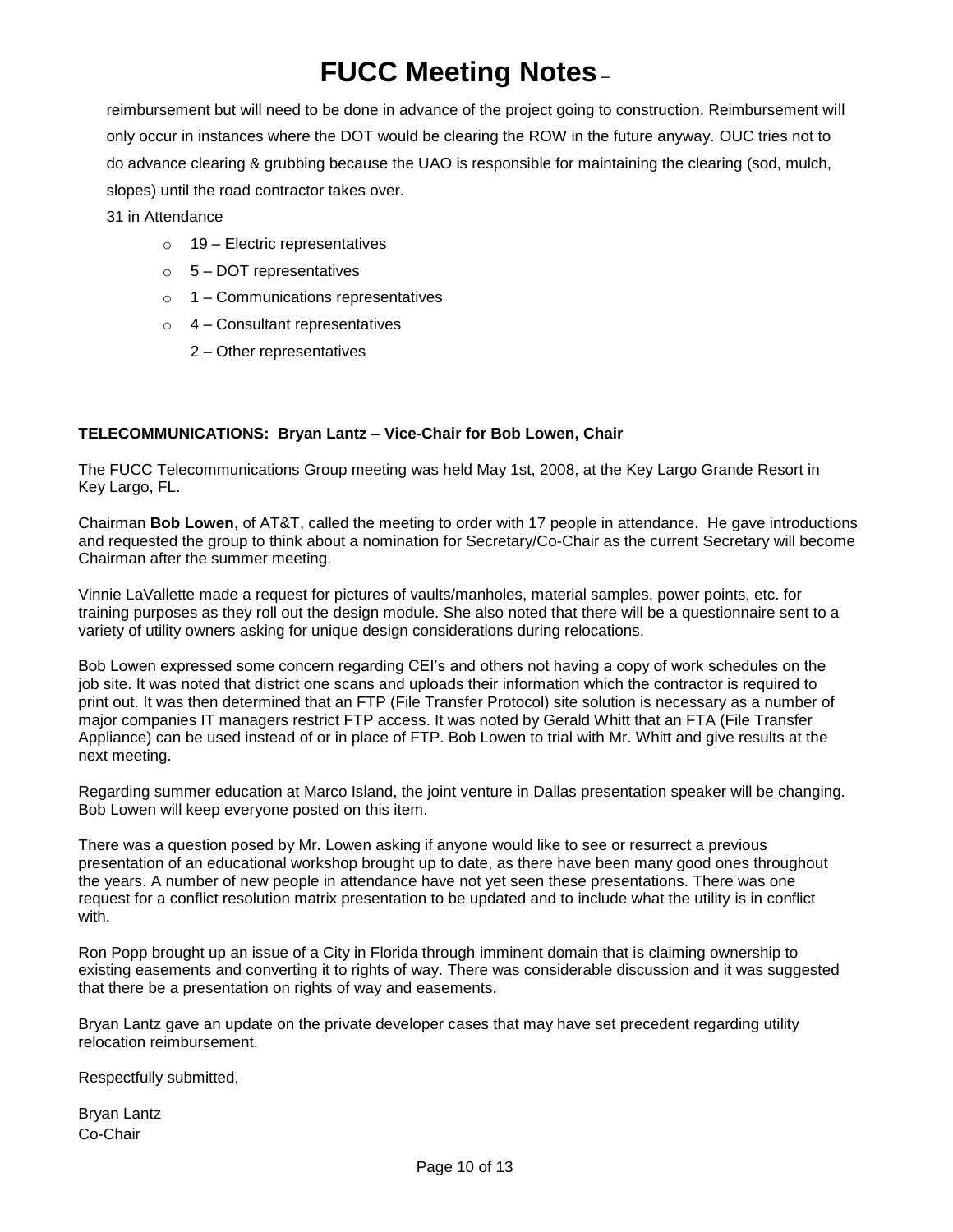#### **Underground Interest Group**, May 1, 9:30 am

Attendance: 30-35

The meeting was called to order at 9:36, with Andrew Lund acting as Chair and Greg Jeffries acting as Co-Chair. After a round of self-introductions, a handout was distributed and the topics contained therein were discussed later in the meeting.

First, there was a review of ongoing SSOCF efforts with regard to the City of Perry's recently adopted City Ordinance that permits them to charge for marking as required by Ch. 556. The legislation put forth by SSOCF with the help of its members (SB 794) passed, so the new Ch 556 language prohibiting charging for locates (or white-lining) will appear in the next revision of Ch556, assuming the Governor does not veto the bill.

Second, there was review of the Low Impact Marking Symposium held in the Miami area on April 22, 2008. Although nothing was resolved, stakeholders got to air their concerns and. more importantly; the City was there to hear them. While they have not issued a retraction of their request of other city mayors to push "mark removal" legislation, they have taken no further action on that request. One notable point introduced was the recent extension of One Call ticket life from 20 to 30 days. As it turns out, the lifespan of new "fugitive" (lightsensitive) marking paint, which could otherwise be part of the solution, is about 20 days.

Finally, the group discussed the handout, which consisted of a form letter (and supporting documents) to state governors asking for help with PHMSA's recently introduced Excavator Damage Prevention Initiative (EDPI), which was spawned by the PIPES Act of 2006. Within the Act, 9 points of effective damage prevention programs are listed. The group briefly touched on each point, weighing the degree to which it applied to FL's current damage prevention program. It was also noted that this is a sign from the Federal government that they may step in if things are not to their liking. It was decided that Underground Group will bring PHMSA in to present the Act and the EDPI as their educational contribution to the program at the Marco Island Annual Meeting. PHMSA's attendance has since been confirmed, although it is uncertain which PHMSA representative(s) will attend.

Vinnie L. asked the group to supply her with any utility-related equipment examples (within reason, as someone suggested a telco vault) in support of the Design Module of the Utility Accommodation Training Program she's developing.

Greg Jeffries was nominated to replace Andrew Lund as Chair, with Marcel Diaz nominated to replace Greg as Co-Chair. No other nominations were received.

The meeting adjourned at approximately 11:40 am.

# **FUCC STEERING COMMITTEE MINUTES**

### **STEERING COMMITTEE Gary Monday- Chairman**

Called to order at 3:45 on Wednesday, April  $30<sup>th</sup>$ , 2008. There were 15 in attendance.

- 1. Dennis La Belle gave us the update on future meetings and planning. He discussed the change in dates for the Summer 2008 meeting due to a conflict with another conference at the hotel.
- 2. Dennis also gave an update on the UCC classes. 2 more expected to be ready in June.
- 3. There is no consistency on a conflict matrix. Recommendation will be made to the membership to form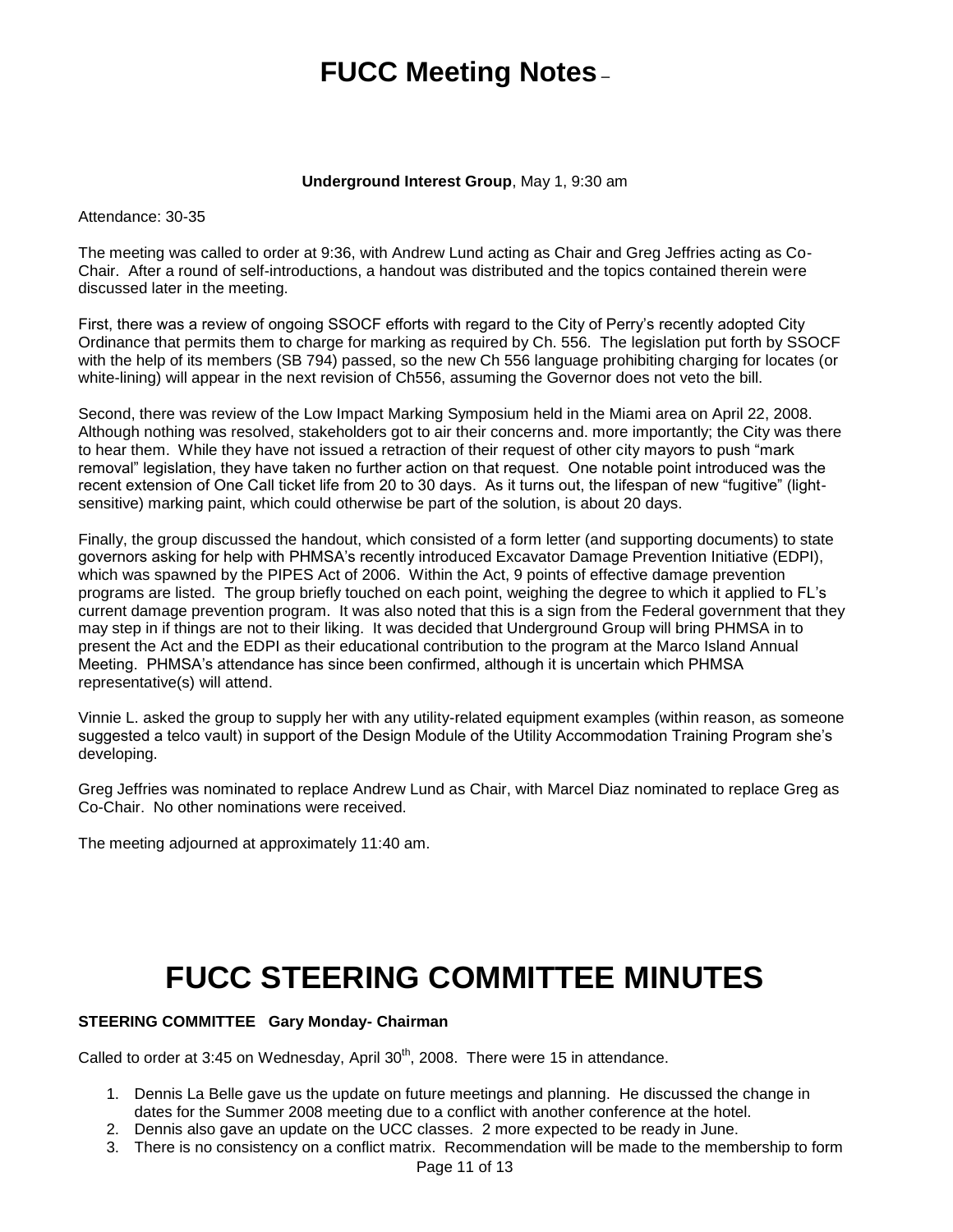a Matrix Conflix sub-committee and vote at the business meeting on Friday.

- 4. Jim Lormann gave an update on the UAM rewrite and the core group. Thursday's presentation at the workshop will be on the current 2007 UAM and not the plain language re-write.
- 5. Vinnie LaVallette reported the membership list had been updated as of April 29, 2008. She provided copies to the Steering Committees members and reported an excel format will be posted on the FUCC web site.
- 6. Dennis needs topics for the Educational workshop at Marco. Gary Monday will follow up with the Interest groups.
- 7. CSX will be able to attend only 2 meetings a year from now on. The Steering committee bid CSX representative Dona Jadwin farewell and the best wishes as she embarks on a new endeavor. Thank you Dona from all of us for getting CSX back into membership in the FUCC. No replacement has been named as of yet.

Meeting adjourned at 4:35 p.m.

## **FUCC SUBCOMMITTEE REPORTS**

#### **JOINT USE – John Pugh- Chair-**

The Joint Use subcommittee did not meet and joined the UAM subcommittee for this meeting.

#### **UAM COMMITTEE- James Lormann, Chair**

#### **May 1, 2008.**

Introductions were made, 27 members in attendance.

David O'Hagan, FDOT, provided an overview of the Re-write of the UAM. David advised the committee that a "request for proposal" were sent out and the FDOT has short listed the consultant companies to do the rewrite. The intent of the re-write is to simplify the present UAM and make it more user friendly. It is not the intent to change the contents of the UAM. It was noted that Jim Lormann and Dave Kuhlman are advisory members for the DOT on this project and will be called on for their review.

Dave Kuhlman provided the committee a summary of his meeting with the DOT concerning MOT (specifically short duration) of which the DOT agreed on the approved exceptions.

Dave O'Hagan, FDOT provided the committee with proposed new verbage to the 600series - 8.04, the Committee agreed on the new language. Dave, also requested more alternatives relating to exceptions variations that may be requested of the DOT to be forwarded through the committee.

### **James R. Lormann** Real Estate Manager III

**Embarq Corporation Voice:** 407.889.1313 **Cell:** 407.221.1167 **Fax:** 407.889.1636 **Email:** [james.r.lormann@embarq.com](mailto:james.r.lormann@embarq.com) 555 Lake Border Drive, Apopka, Fl 32703 **Mailstop:** FLAPKA0305-3005

### **Voice I Data I Internet I Wireless I Entertainment**

#### **BANQUET COMMITTEE – Marilyn Pineau - Chair**

No report.